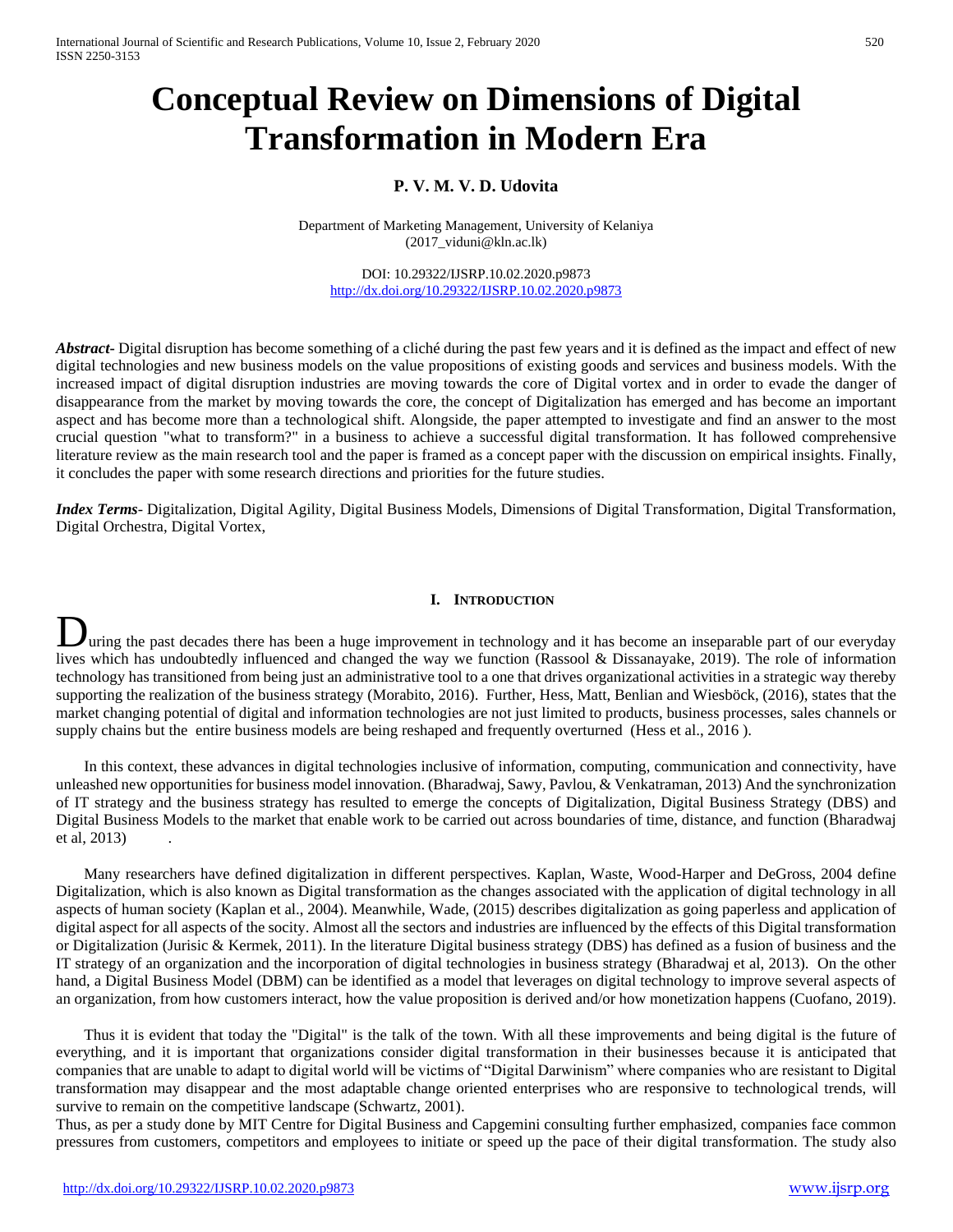International Journal of Scientific and Research Publications, Volume 10, Issue 2, February 2020 521 ISSN 2250-3153

highlights that a successful digital transformation will come not from implementing new technologies, but transforming the organization and enable it to take the advantages that new technologies provide. A recent review of the literature on Digital transformation suggests that major digital transformation initiatives are centered on re-envisioning customer experience, operational processes and business models (MIT Center for Digital Business; Capgemini Consulting, 2011).

#### *A. Purpose of the Study:*

A growing body of literature has examined regarding Digital transformation and Digital business models which have got a high support in the industry in the form of industry reports from institutes such as research centers like the MIT Centre for Digital Business (Unruh & Kiron, 2017; Kane, 2016; Westerman & Bonnet, 2015; Weill & Woerner, 2017), research firms like Gartner (Karamouzis, Maurer, McIntyre, Perkins, Dulaney, Short, Taylor, 2014), technology advisory firms like Accenture (Accenture LLP, 2015) or Capgemini (MIT Center for Digital Business and Capgemini Consulting , 2011), and strategy consultancies such as McKinsey, BCG, and Bain.

However, from an academic point of view, Digital transformation and DBM are rather fragmented areas because of the existence of multiple and diverse areas of investigation. Literatures denote that most of the recent work related to Digital transformation and DBM are mainly focusing on certain aspects of Digital transformation such as challenges, drivers, success factors and business models and strategy (Ismail, Khater, & Zaki, 2017) However, although this approach is interesting, the dimensions of digital transformation which is one of the pivotal part in this subject area has not been dealt with in depth and has been recognized in the literature in an infant level. Therefore, still there is much room that require more in depth study in the area of dimensions of digital transformation in an organization.

As per the literature review justifies, application of Digital transformation in many industries and digital transformation strategy is a considerable empirical gap as per its dynamic nature (Rassool et al., 2019). Thus exploring Digital business transformation and the dimensions which should be addressed in the digital transformation process from a more strategic point of view should be improved in academic literature with valuable insights for managers on how to approach digital transformation and implement well defined digital transformation strategy in the organization (Hess et al., 2016).

In this context, the paper intends to investigate the concept of Digital transformation and Dimensions of digital transformation providing a holistic view on digital transformation strategy, based on an empirical study on available literature.

#### *B. Methodology:*

In this research the researcher follows a deductive approach where the explanations and arguments are supported by empirical evidences and associated theories. The researcher has reviewed journal articles, industry publications and reports from institutes such as research centers, technology advisory and strategy consultancies as well as report from credible web sites to understand "What is Digital transformation and what are the different dimensions of digital transformation that a firm can adopt in its DT process". Accordingly, literature review was employed as the main research tool. The paper is organized as a concept paper whilst arguments were empirically supported. Finally, the author discusses and conclude the paper postulating future research directions in line with the synthesized discussions.

#### **II. THEORETICAL BACKGROUND**

The paper presents the literature review considering digital transformation and dimensions of digital transformation as the main concept whilst supportive theoretical and empirical contents are presented in line.

#### *A. Digitization:*

There is an important difference between Digitization and Digitalization. Digitization refers to the conversion of information from analogue to digital world (Picard, 2011) or the automation of processes through information communication technologies (Hess et al., 2016). Digitization has paved the way for developing many approaches for business-IT alignment such as concepts for technology adoption, procedures for software selection, or data and information integration using information systems (Imgrund, Fischer, Janiesch, & Winkelmann, 2018). Further Imgrund et al., (2018), points out Digitization has resulted to significant improvements in organizations use of IT, implementation of IT strategies and information processing capabilities. Thus it can be understood that Digitization had put the first step to an extensive digital transformation process which is fuelled by the convergence of social, mobile, cloud, and smart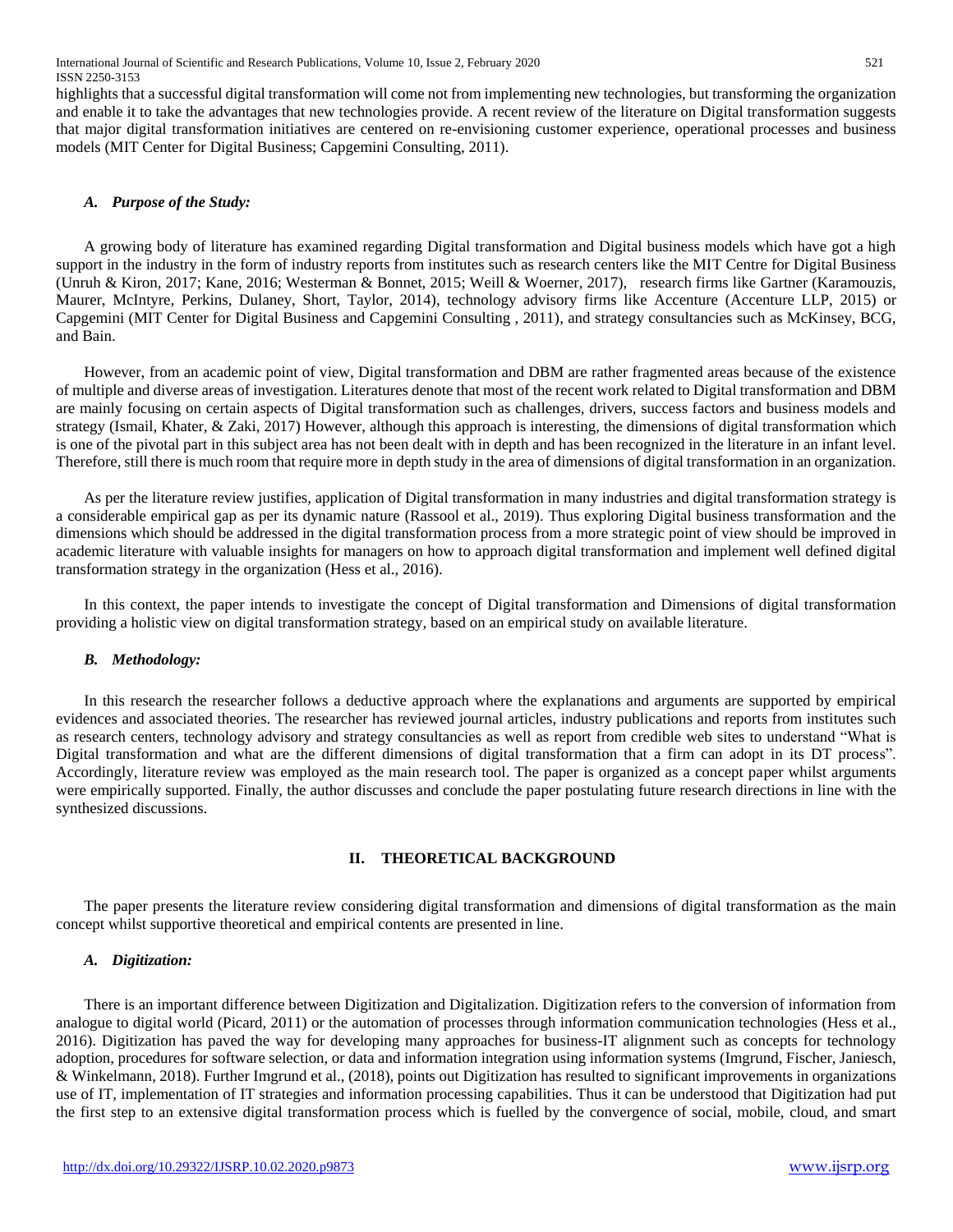International Journal of Scientific and Research Publications, Volume 10, Issue 2, February 2020 522 ISSN 2250-3153

technologies and the growing need for big data applications, automation, and integration (Sebastian, Ross, Beath, Mocker, Moloney, & Fonstad, 2017).

## *B. Digitalization / Digital Transformation:*

On the other hand Digitalization which is also known as Digital transformation is a combination of both procedures of Digitization and Digital innovation with an intention of improving existing products with advanced abilities (Yoo, Boland, Lyytinen, & Majchrzak, 2012). As per Holotiuk and Beimborn, (2017), Digitalization explains the syncronization of business and IT strategy of an organization and the incorportation of information technology into the business strstegy.

#### *Figure 1: A Framework for Understanding Digitalization*



 *Sourec: (Unruh & Kiron, 2017)*

Strategy plays an important role in this digital transfrmation process. However literatre denotes that there is a gap identified between digitalization and the strategic alignment. In the industry it can be seen a bigger varience between digital leaders and average performers when comparing the competitivenress. And according to Catlin, Scanlan, and Willmott (2015) this varience is caused by the strategy related factors.

As per the report "Digital Business Transformation" by Michael Wade (2015), currently the most significantly asscitated technologies with digital transformation are;

- Analytics tools and applications, including 'big data',
- Mobile tools and applications,
- Platforms upon which to build shareable digital capabilities, like cloud solutions and app marketplaces,
- Social media tools and applications,
- And the Internet of Things, including connected devices and 'smart' networks (Wade et al., 2015)

The syncronization of these technologies are referred as "Internet of Everything (IoE)" which has an profound impact on how organizations adapt digital transformation.

## *C. Key Dimensions of Digital Transformation:*

As per a survey done by Global Center for Digital Business Transformation a set of questions which were top-of-mind for the hundreds of industry experts, CEOs and senior executives with whom they have engaged were; how this digital transformation need to be executed? Where to start? What is the sequencing of actions? And in different areas of the business, what precisely need to be changed, and to what extent? (Wade, Noronha, Macaulay, & Barbier, 2017). With the aim of finding an answer to the above questions, in the following sub-section the author reviews several conceptual and theoretical frameworks considered relevant to the subject of digital business transformation as well as different dimensions identified by different sources regarding technology adoption within the business environment.

According to Kavadia, Ladas, & Loch, (2016), a technology cannot transform an industry unless a business model can link in to an emarging market need (Kavadia et al., 2016). Thus by introducing Six keys to success framework Kavadia et al., (2016) identifies six element a business model should possess in order to successfully digitally transform a business. The six keys employed by the framework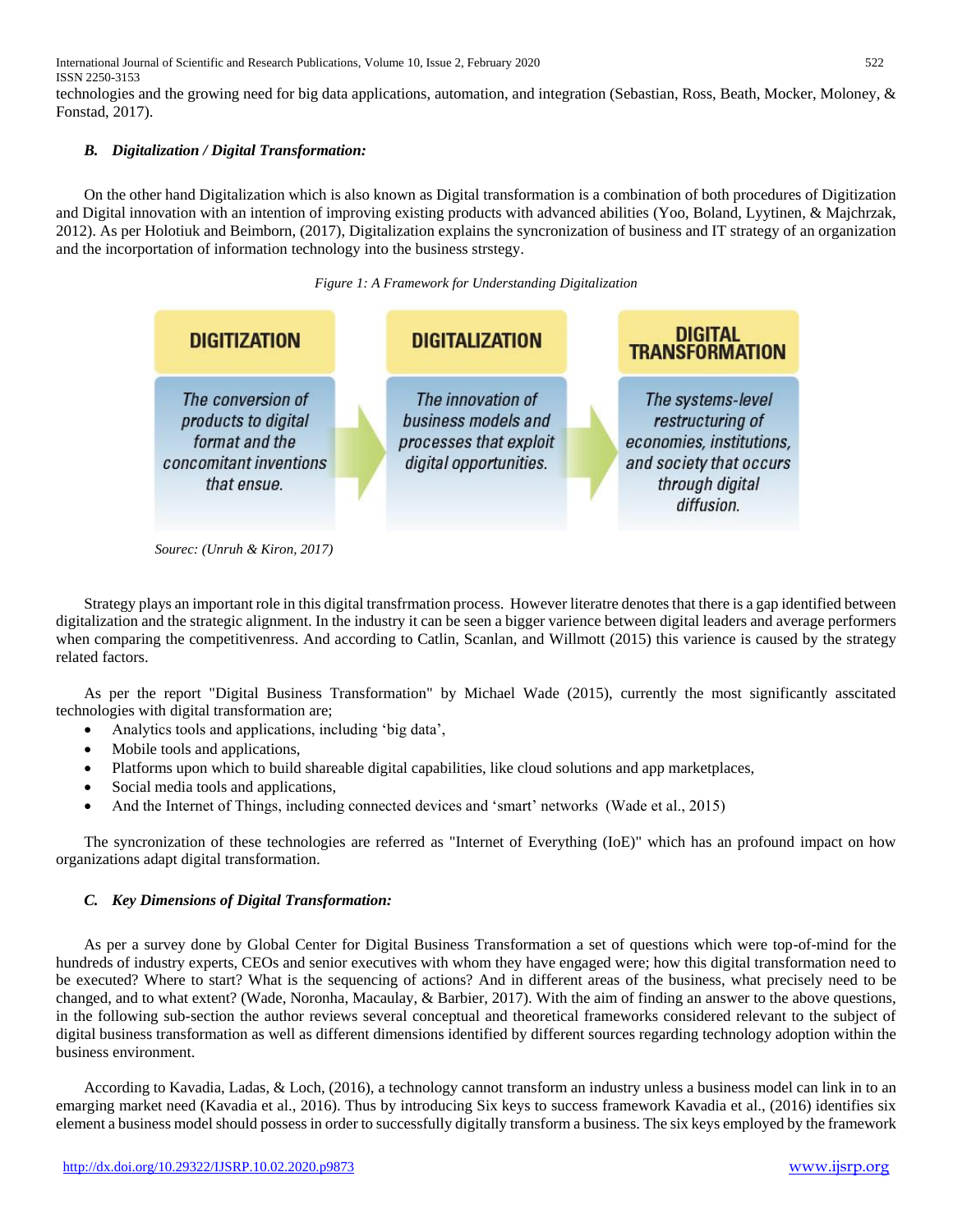International Journal of Scientific and Research Publications, Volume 10, Issue 2, February 2020 523 ISSN 2250-3153

in linking technologies to markets are; a more personalised product/service offering, a closed-loop process, asset sharing, usage-based pricing, and a more collaborative ecosystem, an agile and adaptive organisation (Kavadia et al., 2016).

In 2015, Michael Wade propose a framework named as Digitalization Piano answering the critical question of digital transformation i.e. what to transform. In this framework Wade develop seven distinct categories addressing seven key areas of business that can be digitally transformed in an organization. Along with the categories some guiding questions are also being formed where by answering these questions a firm can draft the roadmap of transformation needs to one's firm. The seven categories are; Business Model (how the firm makes money), Structure (how the firm is organized), People (the people who work for the firm), Processes (how the firm do things), Offerings (Firm's products and services) and Engagement Model (how the firm engage with customers, suppliers, etc.) (Wade et al., 2015).

Aspects for a successful digital transformation was further argued by Berman, Korsten and Marshall, (2016), and according to his argument to achieve a successful digital transformation it is vital for an organization to accompany a new strategic focus, build new expertise and establish new ways of work. Further he emphasis that in order to achieve a successful transformation, it is a necessity to follow a bottom-up reinvention of strategy, operations and technology. Based on these arguments Berman et al. (2016) proposed The Digital Reinvention Framework further suggesting "an experience first" approach that focus on combining multiple digital technologies such as cloud computing, cognitive and analytics, mobile, Block chains, IoT etc (Berman et al., 2016).

By the same token, The Digital Innovation Strategy proposed by Nylen & Holmstrom (2015), emphasize the fact that organizations need to have a 360 degree holistic view of digital transformation in seeking to manage digital innovvations in an organization. Thus the frmework presented by Nylen et al., (2015) highlights five key areas to explore as user experience, value proposition, digital evolution scanning, skills, and improvisation. These five key areas are further categoried in to three major dimensions as the firm's products, its digital environment and organizational properties.

In addition to the above mentioned studies, Hess et al., (2016), states that a business can be digitally transformed in four key dimensions as the use of technology, changes in value creation, structural changes and financial dimension. (Hess et al., 2016 ). On the other hand as per a survey done by MIT Centre for Digital Business and Capgemini Consulting in 2011, they emphasize three key dimensions a business which can be digitally transformed which are Customer experience, operational processes and business models. In spite of the above mentioned aspects, in the Code Halo white paper and book published by Cognizant Technology Solutions Corver & Elkhuizen (2013), states that a digital transformation should often starts with the customer. It is a major part of any digitalization process to inititate with getting to know the customer better, improving the service levels and digitalize the customer experience. Thereby the process extends to three other dimensions such as digitizing operations, products and services and the organization (Corver et al., 2013).

Digital Transformation Framework is another framework that tried to find answers for the questions related to the dynamics of digital transformation within an organization (Matt, Hess, & Benlian, 2015). In this framework Matt et al., (2015) argues that there are four essential dimensions for a digital strategy. i.e. use of technologies, changes in value creation, structured changes, and financial aspects. The research further states that the core of an any digital strategy should be the financial aspect since in any organizations' strategic focus is primarily on sustainable growth and long run profits.

## **III. DISCUSSION**

## *I. Digital Disruption and Digital Vortex:*

Digital disruption are two words that shakes the minds and shivers down the spines of business firms regardless the industry or the capacity. The term digital disruption has become something of a cliché during the past few years and it is defined as the impact and effect of new digital technologies and new business models on the value propositions of existing goods and services and business models (Skog, Wimelius, & Sandberg, 2018; Wade et al., 2017). As an example, the digital camera business disrupted the film photography and photo processing business. However, it is very important that oranizatons embrace these digital disuptions and adopt and transform the businesses in order to gain the competitive edge in the market and those who are unable to adopt will be victims of "Digital Darwinism" and may disappears eventually (Schwartz, 2001).

In response to this digital disruption reality Global Center for Digital Business Transformation (DBT Center) publishes a book in 2017 named "Digital Vortex: How Today's Market Leaders Can Beat Disruptive Competitors at Their Own Game" and introduces the concept of Digital vortex which is an inevitable movement of industries towards a Digital center/core in which business models, offerings, and value chains are digitized to the maximum extent possible. The more towards the core of the vortex, the more intense the disruption, digitalization and competitive upheaval. The industries placed at the edge of the vortex are less impacted yet there is a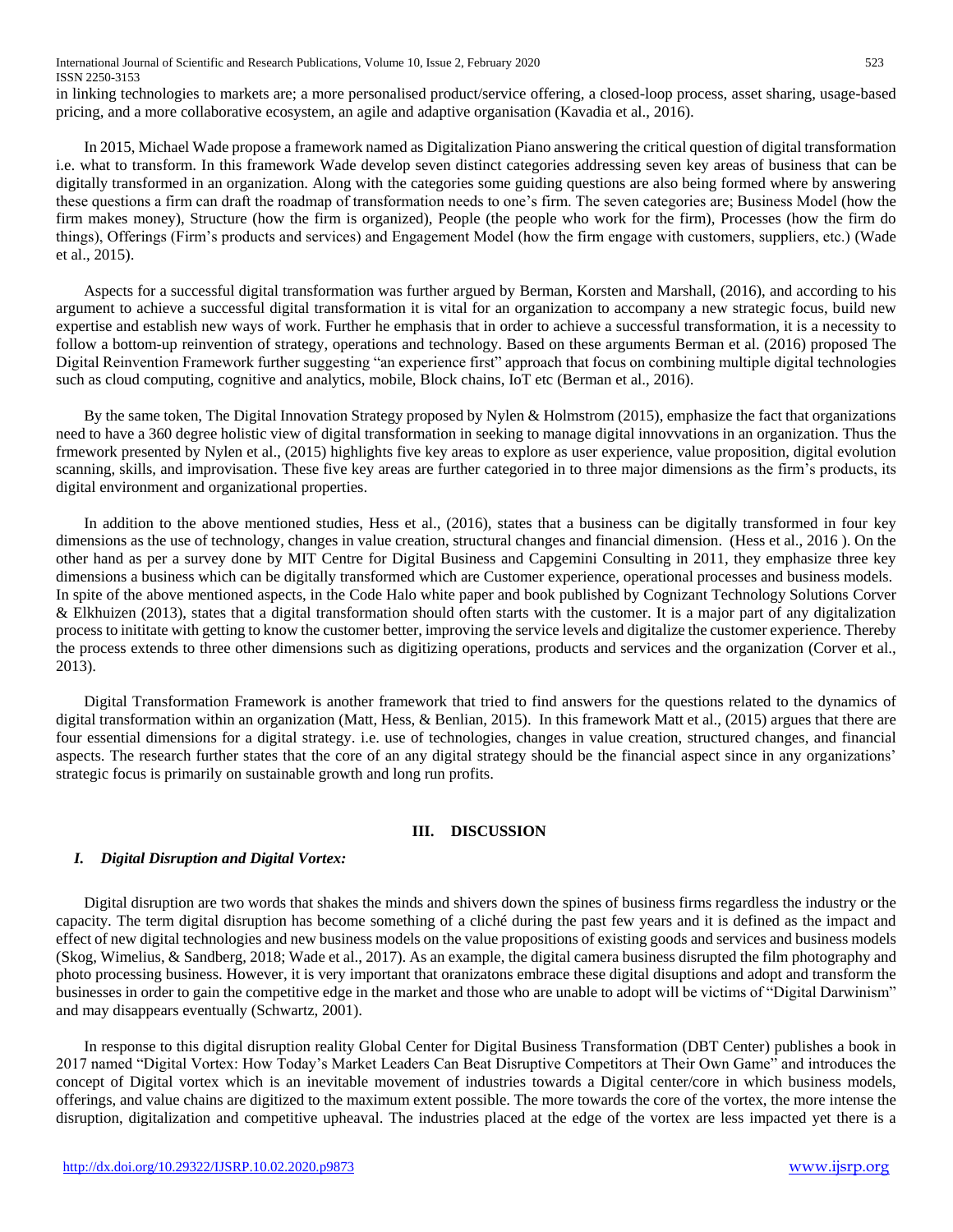International Journal of Scientific and Research Publications, Volume 10, Issue 2, February 2020 524 ISSN 2250-3153

possibility of being pulled towards the center with the emergence of new technologies and new business model innovations (Wade et al., 2017).



*Figure 2: Digital Vortex Industry Ranking – 2019*

 *Source: (Wade, Yokoi, Shan, & Macaulay, 2019)*

As per the cutting edge publication of Wade et al. (2019) as at 2019 January (shown in figure 2), the most vulnerable industries to digital disruption are media & entertainment, technology products & services, telecommunications, retail, and financial services. However, when compared to the publication done by Wade et al. (2017) the industries have not changed yet their relative positions have changed bringing them closer to the center indicating a high digital disruption in these industries and a major requirement of digital transformations.

But when compared to 2017 publication as shown in figure 3 the biggest jump has made by the transport and logistics industry towards digital vulnerability moving from  $11<sup>th</sup>$  place to 7<sup>th</sup> place in 2019. Digitalization has disrupted many processes in transport and logistics industry including shipment methods, supporting services and cargo management (Wade et al., 2019). The emergence of logistics 4.0 has made the organizations use applications such as Enterprise Resource Planning (ERP), Warehouse Management Systems (WMS), Transportation Management Systems (TMS), Intelligent Transportation Systems (ITS), VANET Systems, sensor networks, drone points and business intelligence systems (Barreto, Amaralac, & Pereiraac, 2017).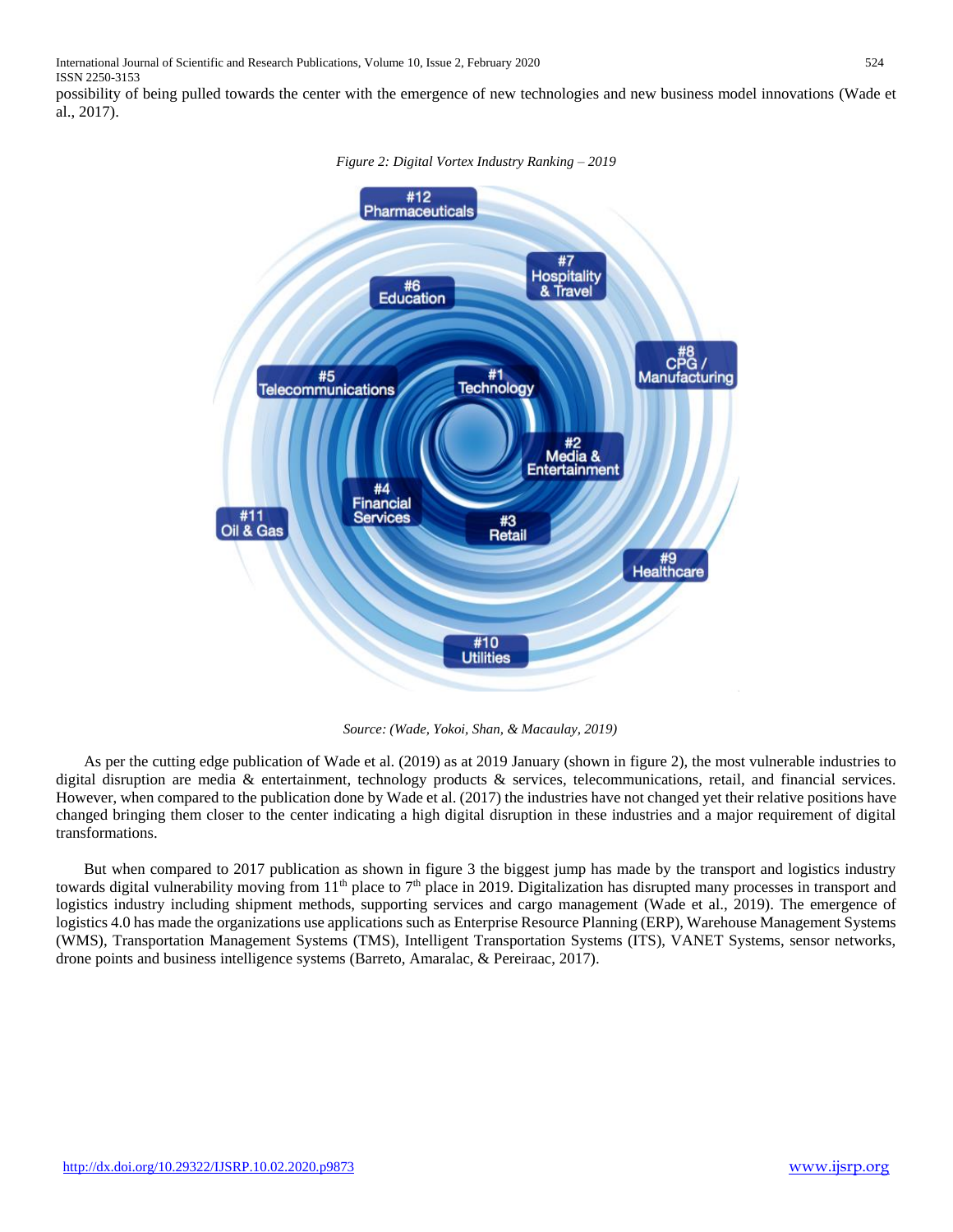

*Source: (Wade, Shan, & Noronha, 2017)*

Looking at the vortex it is very evident that other than the technology industry which is a very obvious factor of digital disruption, the next most vulnerable industry which needs rapid digital transformation is media and entertainment. It shows fast evolving consumer behaviors in the way they discover media, the way they consumer media, the way they share media and the consumers pay for media (Wahid, 2019). Ranging from reading the daily newspaper to the digital subscription to a newspaper, from the basic Motorola phone to iPhone 11 Pro and from a simple Walkman to listen to your favorite song to the Spotify subscription the media and entertainment industry is going through a major transformation. According to the global entertainment and media outlook 2019-2023 by PwC, virtual reality, over-the-top (OTT) video (including streaming services like Netflix and Amazon Video) and Internet advertising will see the most annual growth between 2018 and 2023. Further by 2023, it's expected that media industry marketers will allocate over half of their budgets to digital advertising. Smartphone data consumption is expected to overtake that of fixed broadband by as early as 2020. Mobile is still growing rapidly in countries where it has not yet reached saturation.

The telecommunication industry is another very vulnerable industry which continues to face challenges with outmoded IT systems, organizational structures and corporate cultures. Moving two places forward towards the core in vortex, the industry need to well equipped to compete with strong digital capabilities such as Apple, Google and a variety of over-the-top (OTT) voice calling and messaging providers such as WhatsApp and Skype (Wade et al., 2019) . Most of the top players have now started to capture new revenue opportunities through IoT, diital services and new business models and experiment with cross industry service creation and delivering. For example, Orange, the largest telecom operator in France, acquired a 65% stake in French insurer Groupama's banking unit in 2016 and launched a 100% mobile-only bank in 2017 (Friedrich & Meakin, 2016).

Adding to the list, the hospitality and tourism industry is another very digital disruptive industry which laid the platform to many new trends and pushes the organizations towards digital transformation. At present a customer can plan an entire trip "booking to bed time and home again" without any human interaction due to mobile integration technology (Newman, 2018). AI and chatbots are another very popular element in tourism sector today. As an example, Hotel Marriott is using AI-powered chat bots at nearly 5,000 hotels to do things like make reservation changes, and check on account balances or redemption vouchers. Furthermore, now using virtual reality the customers can visit and/or take look at anyplace even without leaving their house. More importantly technology has pushed hotels and restaurants to focus more on the quality of their service since the guests can share their opinions instantly via Facebook, Yelp, TripAdvisor and other travel review websites.

# *II. Digital Agility:*

In order to grow in the digital vortex and avoid digital Darwinism companies need to develop digital business agility (Wade, Noronha, Macaulay, & Barbier, 2017) which is an essential aspect for creating digital business models. Digital business agility encompasses three continuous, interconnected, and mutually reinforcing capabilities: hyperawareness refers to accompanies ability to detect and monitor changes in its environment, informed decision making which refers to a company's ability to make the best decision in a given situation and fast execution i.e. a company's ability to carry out its plans quickly and effectively. However, as per the survey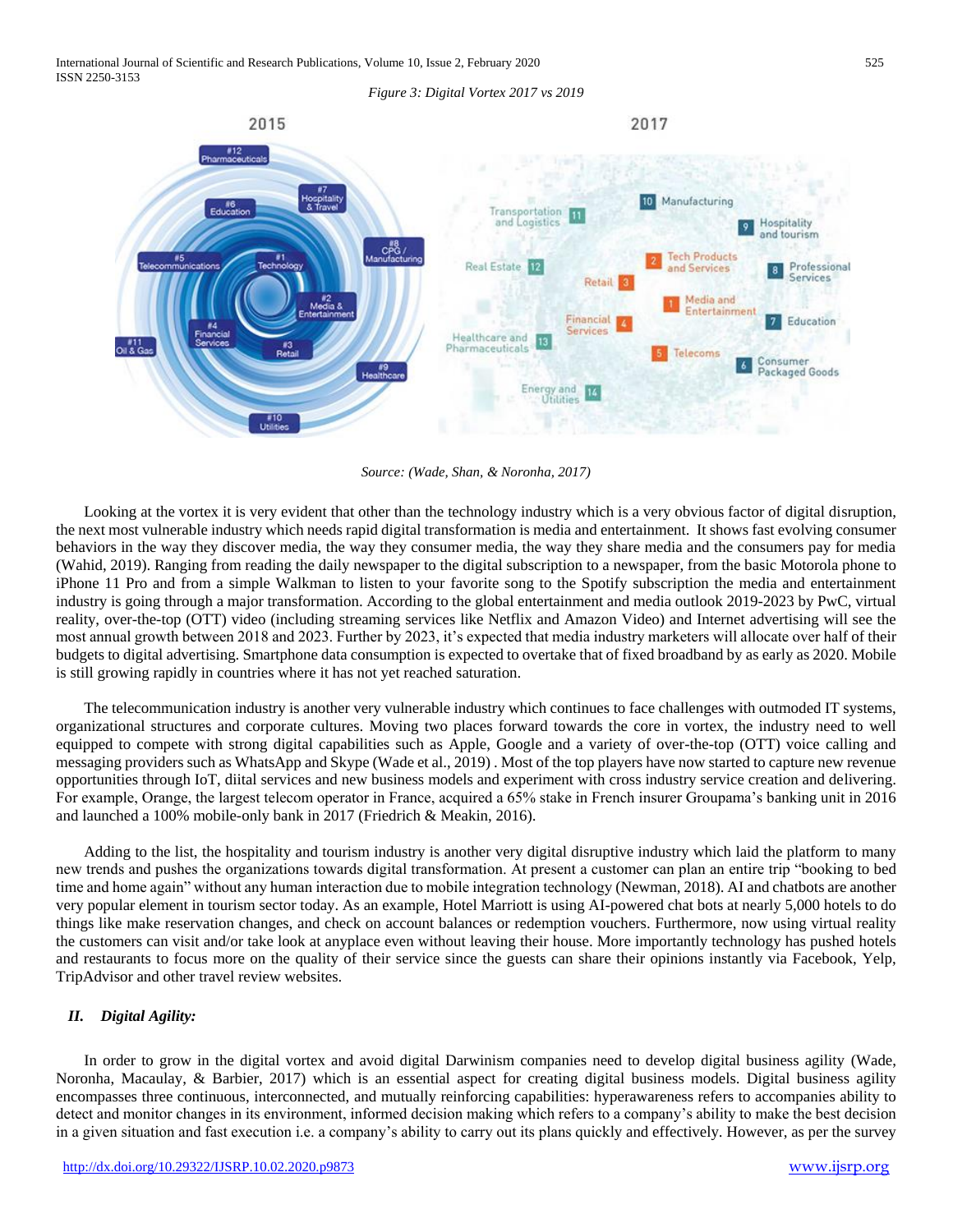done by Global Center for Digital Business Transformation, 2015-2017 its unfortunate that most companies lac the capabilities required to grow in the digital vortex.

One of the things holding the firms back from broader progress in digital transformation is the lack of a clear, industry-oriented roadmap. Thus as a solution for this matter Wade et al. and Global Center for Digital Business Transformation (2017) proposed a framework named Digital Orchestra which illustrates how to execute digital transformation in an organization and what to transform. One of the reasons why many firms do not succeed in Digital transformation is lack of clear understanding about their strategic direction and not having understood the fact that the business models and strategies need to create a value to the customers. As cited by Nwaiwu, (2018) a company must enhance three forms of values when creating their digital transformation and business model which can be listed as cost value, experience value, and platform value. Once a firm identifies the current and planned levels of cost value, experience value, and platform value offered and identifies what must be changed to bridge the gap and the strategy execution the next most important question is which parts of the organization are needed to execute the strategic direction.

# *III. Digital Orchestra – Dimensions of Digital Transformation:*

However, when considering all the above mentioned theories and frameworks it can be understood that Digital transformation and its dimensions have been widely investigated and various approaches have been proposed by many previous authors. In this wide collection of frameworks various dimensions have identified answering the major question in Digital transformation, i.e. what to transform? Nonetheless the main weakness in their studies is that most of the models and frameworks are being focused on key business operations only.

But, as per the authors point of view a digital transformation strategy should serve as a central and a holistic concept that integrates every part of the business and even go beyond the borders. Thus, by analysing and summarizing all the frameworks and literatures and by looking at an organization in a 360 degree view, four key areas can be identified that need to be addressed in a digital transformation process which are the go-to market, engagement, organization and operations which bears a close resemblance to Digital Orchestra by Wade, (2017).

Under go-to market it is important to focus on what the company is offering to the customer and how these offering are being sold and distributed in the market. In go-to market two dimensions are identified as the offering and the channel. Organizations need to transform their physical offerings to digital offerings and drive new business models. In order to attain a successful digital transformation, it is important to understand that the offerings of a business should be able to eradicate the threat of digital vortex and digital disruption. Furthermore the answers for the questions such as whether the offerings are purely digital, or do them combine physical and digital elements, whether they are related to your traditional expertise and brand, or are they completely new should be understood. Further, it is a fact that the modern customers are increasingly using digital channels and platforms to interact, transact, share and purchase. Thus in order to engage such a customer "business needs to send the right message, at the right time, via the customer's preferred channel" (www.striata.com, n.d.). Thus the second dimension under go to market is the Channel, how the offerings are being sold and reach the customer point. It is important to understand how the channel strategy of a firms digital offerings differ from that of traditional products and services? In addition companies are learning and are motivated to promote their brand through digital channels since marketers are compelled to offer the best in order to win the best customers.

The second key area is the Engagement where a firms need to digitalize the ways of engaging with its key stakeholders. Engagement can be elaborated to three dimensions as customers, partners and workforce. "Transforming customer experience is the nirvana and holy grail of digital transformation", (www.ciopages.com, n.d.). By improving the customer experience a company can reap real benefits. However in almost in every sector of modern era delivering digitalized services and operations has become a prime factor in reshaping and improving the customer experience (Ehrlich, Fanderl, & Habric, 2017). Currently digital technology has transformed the consumer habits patterns largely. The new buyer is digitally savvy, constantly connected, and well aware of what they can do with the technology. As per the survey done by MIT Center for Digital Business and Capgemini Consulting in 2011 there is a hightning interst in many companies to build analytics capabilioty to understand customers in more detail. Also social media has become a major tool to understand the customer satisfierrs and disstisfiers for the companies. It is also important to consider how the organization engage a netwok of partners; i.e. suppliers, professional services firms, and digital agencies etc. The third important dimension under engagement is the workforce. One of the less touched yet the most impacted part of a company's digital transformation are the employees. (Larjovuori, Bordi, Mäkiniemi, & Tammi, 2016) states that technologies and capabilities itself is not sufficient to acheive a value creating digitalization in an organization but also a much eveloved managemnt and a leadership, organizational structure, service design and modified working processes (Larjovuori et al., 2016). In summary, all the employees at an organization should be virtually transformed for the digitalized working culture. Freedom, mobility and independance at work are some of the prominent factors considered by modern genaration employees (Saha & Pandita, 2017). Thus Digitalization enables the employees to be mobile, access work related information regardless the location or device they are using. The technologies such as e-mail, video conferencing and other collborative tools has now boceome manadatory aspects yet the organizationas must go beyod the traditional boundaries and reach technologies such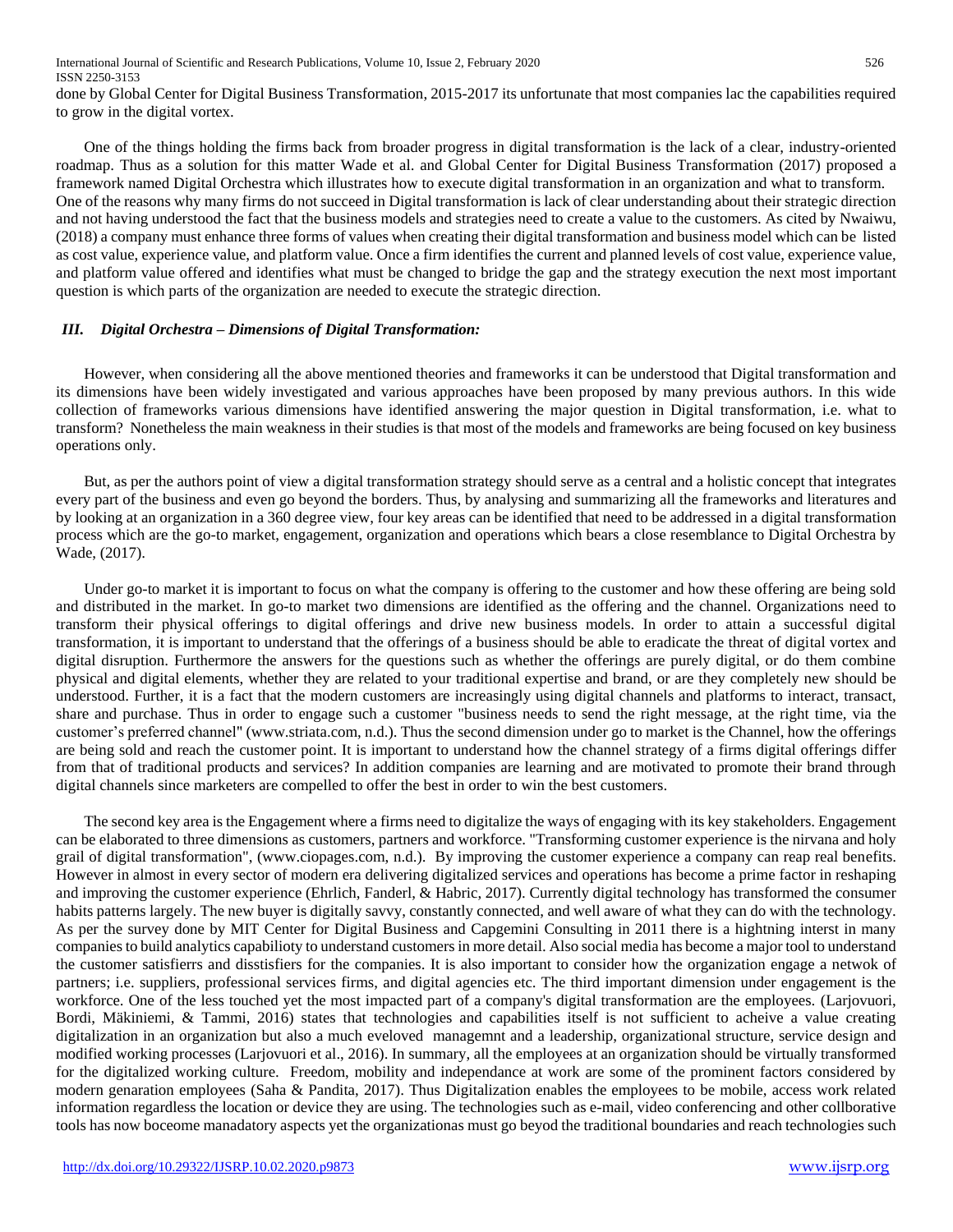as cloud computing where the employees can enable on demand network access to a shared pool of configurable computing resources, Internet of things (IoT) where the internet working of physical devices, Big data and Data analysis (Schwertner, 2017).

The third key is Operations where the organization needs to consider how to modify the firms operations in order to align with the target digitalized business model. Under this, two main dimensions can be identified as the business process and IT capability of the firm. Business process digitalization incorporate with development of new capabilities that may facilitate achieving strategic objectives (Barnir, Gallaugher, & Auger, 2003) and identifying and capitalizing the opportunities available in digital platforms (Feeny, 2001). Present customer is already a very exposed digitized element who demands" Intuitive interfaces, around-the-clock availability, real-time fulfilment, personalized treatment, global consistency, and zero errors" (Markovitch & Willmott, 2014). ERP is a better solution enabled by the organizations to gain a quality output in transactional, financial, production and supply chain processes. (MIT Center for Digital Business; Capgemini Consulting, 2011) However to meet these high customer demands companies need to go beyond traditional and simple automation platforms to a reinvention of the entire business process to gain benefits beyond efficiency. This could incorporate automated production, designing capabilities, automated decision making capabilities, and fraud management in digital platforms etc. The second dimension under operations is the IT capability of the firm which is a fundamental building block of digital transformation process. The most fundamental requirement for a better digital transformation is having a digital platform of integrated data and processes (MIT Center for Digital Business and Capgemini Consulting, 2011). Companies also need strong capabilities and skills to deliver required IT solutions within the firm. For example, Mobile and social media, requires a frequentative approaches to learn about what will work in the market or workplace. As per the survey done by MIT Center for Digital Business and Capgemini Consulting in 2011, it revelas some IT departments even have established special units to track emerging technology skills and methods and innovation centers to track the digital disruption impact. Furthermore companies are engaing in analytics at varying levels of intensity and combine with integrated data in order to gain strategic advantage over competitors.

The fourth key is the Organization where the firm has to change and/or modify the organization in terms of its structure, incentives and culture. As the first step under organization aspect, the organizational structure needs to be taken in line with the transformation process. In this case the organization has multiple structural choices in order to support the digital transformation which are creating a separate business unit to develop disruptive business models, creating a separate business unit and integrate it with the existing business model or creating an entire new structure (Hess et al., 2016 ). Along with that establishing a strong company-wide coordination mechanism through communication and collaboration rules, along with the desired KPIs, are also of paramount importance to ensuring the firm is on the right path to transformation (Ismail et al., 2017). As the second dimension its being identified the incentives whereas deciding a reward system that enables and motivates the digital transformation across the department and ensuring cross functional collaboration. The third dimension can be identified as culture. Most of the firms who have initiated digital transformation process often experience failures due to inert organizational cultures that resist change (Hartl & Hess, 2017). Flexibility and agility are key managerial challenges that could be found in an organizational culture. Digital transformation can be highly supported and backed by organization cultures agility that facilitate the adoption of new management concepts and further it is very important to have open and change oriented mind-set which is required to master digital transformation.

Based on above discussion the author develops a framework for dimensions of digital transformation.



*Figure 4: Dimensions of Digital Transformation*

*Source: Author Generated*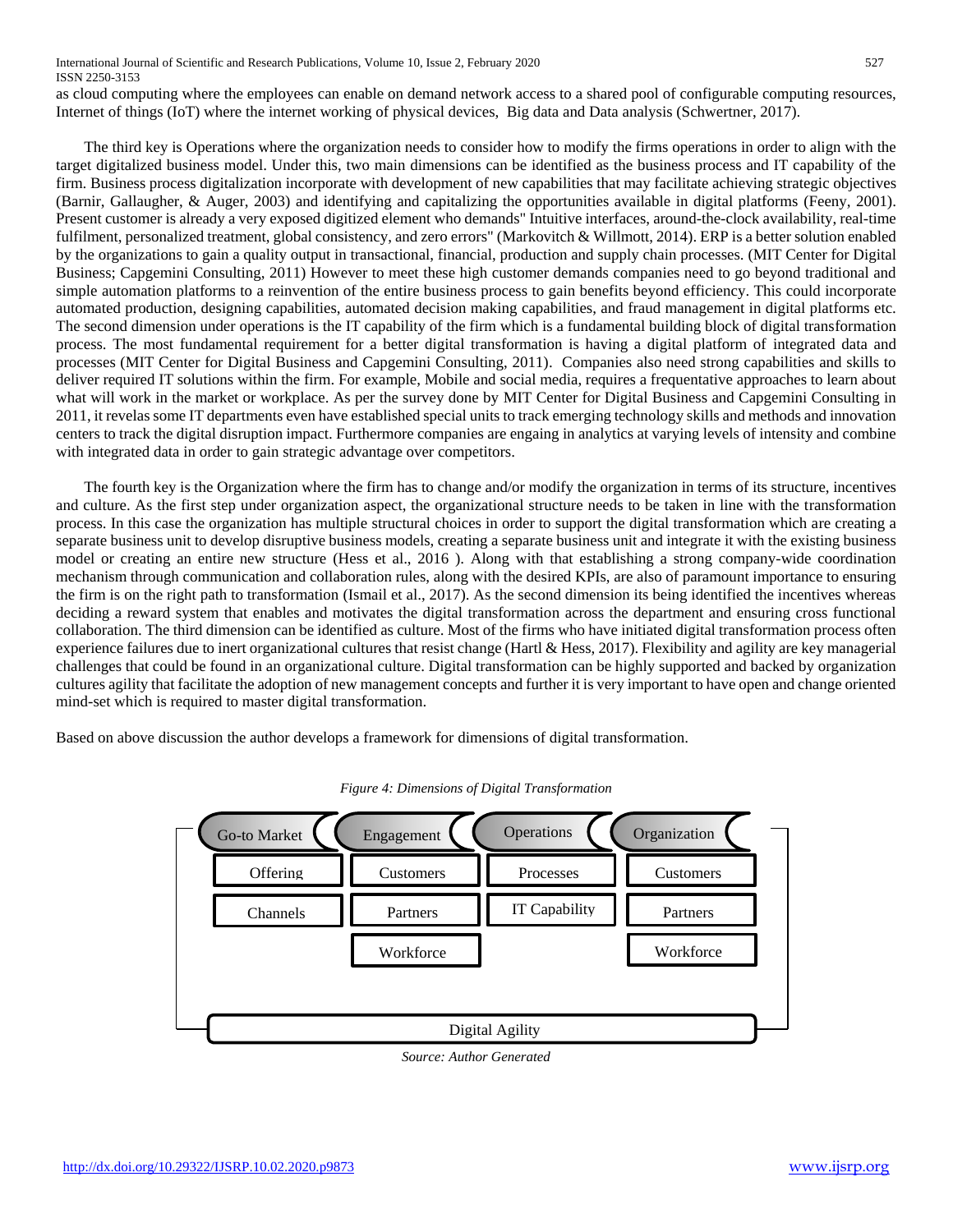## **IV. CONCLUSION AND FUTURE RESEARCH DIRECTIONS**

Digital transformation has gained a tremendous attention by corporate sector practitioners as well as scholars today due to its revolutionary impact of advance digital technologies on delivering excellent engagement with clients or finding ways in which the enterprises benefit from efficient processes (Rassool et al., 2019). Also with the rise of new technologies and dynamic markets and customers, all industries are taking initiatives to exploit and discover more "tech-benefits" through business model innovation, reengineering of product, processes and organizational structures etc., (Jurgielewicz, 2019).

However, by examining all the definitions, aspects, perspectives, dimensions and models discussed in the growing body of literature it can be identified three common crucial areas a company needs to focus on its digital strategy roadmap, which are go-to market, engagement, operations and organization factors (Bowersox, Closs, & Drayer, 2005; Wade, 2017). Further the author stress the fact that irrespective of the model or strategy used by the firms to digitally transform the organization, under the above mentioned key areas, there are ten dimensions a firm must be focusing and address and can be used as the basis in the process of formulating needs, gap identification and formulation of digital transformation process. i.e. Offering, Channels, Customers, Partners, Workforce, Processes, IT Capability, Structure, Incentive and Culture.

Furthermore in order to grow in the digital vortex and avoid digital Darwinism companies need to integrate and accompany digital business agility (Wade et al., 2017) along with the above discussed ten dimensions of digital transformation. Digital business agility encompasses three continuous, interconnected, and mutually reinforcing capabilities: hyperawareness, informed decision making and fast execution.

Digital transformation is a highly dynamic and a timely aspect which the organizations need to prioritize in its strategy formulation process. Thus the author emphasize and suggests future work need to be carried on embedding digital transformation in corporate strategy and disruptive business models which can help to evade the impact of digital vortex.